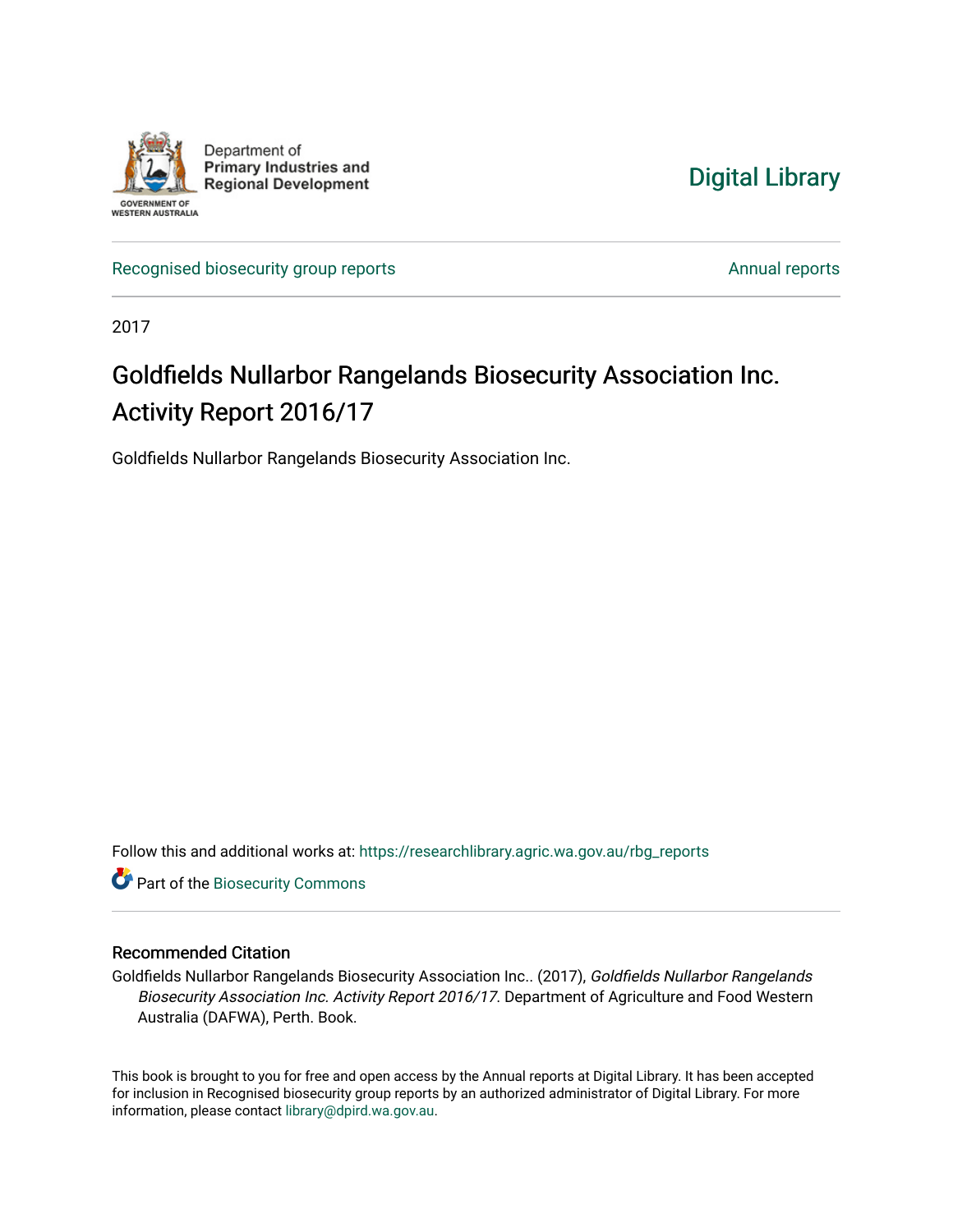## **Kimberley Rangelands Biosecurity Association Invasive Species Activity Report 2016/17**

#### **Large Feral Herbivores**

The Kimberley Rangelands Biosecurity Association (KRBA) has an annual Large Feral Herbivore culling program that includes feral donkeys, horses and camels with other animals such as water buffalo and pigs targeted when located. The program focusses primarily on donkeys, using the radio telemetry technique with horses and camels culled opportunistically during tracking. Currently there are 135 active collars throughout the region.

In 2016/17 due to DAFWA's limited capacity to provide shooters there was only a total of two runs in the West Kimberley, North Kimberley, and the Halls Creek areas. Results of animals culled on those runs are as follows –

| Donkeys | <b>Horses</b> | Camels | Pigs |
|---------|---------------|--------|------|
| 350     | 614           | ηiι    | nı   |

It is recognised by the KRPG that land managers also contribute to controlling feral herbivores with both opportunistic and planned culling programs of their own however no figures of those programs are available.

No aerial shooting operations were carried out over Department of Parks and Wildlife managed land by the KRBA. However Department of Parks and Wildlife did undertake its own management shoot over the Drysdale National Park and the Ord River Regeneration area.

#### **Wild Dogs**

The KRBA runs two aerial baiting programs a year to support the individual ground baiting programs run by individual pastoral stations. They are usually programed for April and October to avoid the wet season. In 2016/17 both runs dropped baits on over 30 pastoral stations across the Kimberley.

### **Prickly Acacia**

Two control programs were carried out on the 10,578 hectare Nulla-Nulla site in partnership with Ord Land and Water over the 2015/16 wet season. In total 426 plants were controlled a slight increase on the previous year.

#### **Mesquite**

*Nicholson Station:* Two control programs were carried out on the 10,754 hectare site in partnership with Ord Land and Water over the 2016/17 wet